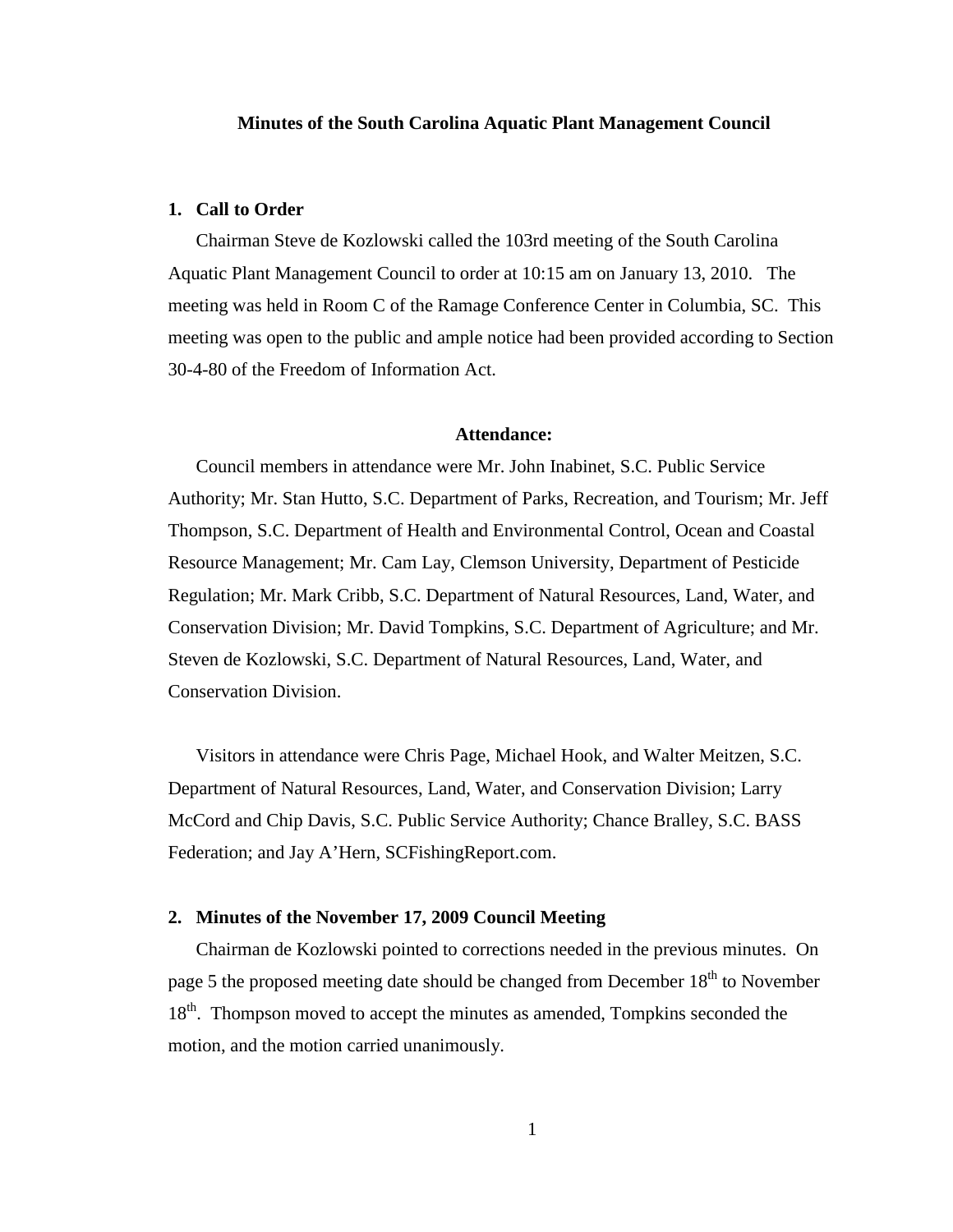## **3. Recommendations of the 2010 Santee Cooper/SCDNR Cooperative Meeting**

Chairman de Kozlowski gave a summary of the cooperative agreement between SCDNR and Santee Cooper whereby a yearly meeting of biologists and managers is held. In the meeting, agency representatives identify common goals pertaining to aquatic plant management on the Santee Cooper lake system. Goals usually include targets for system wide vegetation levels; desirable plant populations are enhanced and undesirable populations are reduced through chemical treatments and sterile grass carp stockings. The goals are presented to the APMC as recommendations for the yearly aquatic plant management plan. The most recent meeting was held December 10, 2009.

Mr. McCord gave a presentation summarizing aquatic plant populations on the Santee Cooper lake system. Hydrilla coverage has increased since 2005 with the exception of 2008, when low water reduced all vegetation coverage. Coverage doubled from 2008 to 2009. Grass carp populations are declining. Water control structures restrict grass carp access to impoundments where Hydrilla now covers 300 acres despite past chemical treatments. In 2002, the only known Hydrilla population was in one impoundment. In subsequent years coverage increased in other impoundments and spread to the open lake. There are now approximately 300 acres of Hydrilla in impoundments and 540 acres in the open, main lake system. The dominant native submersed species, Vallisneria is growing in a diversity of habitat types but is being overtaken by Hydrilla. Total submersed vegetation in 2009 was between 16 and 18 thousand acres. This surpasses the goal for vegetation in the system before the inclusion of emergent or floating species.

Inabinet supplemented the presentation with a recent history of sterile grass carp stocking strategy in the lake system. A maintenance stocking plan was passed by the council in 1999. The plan provided for the resumption of grass carp stocking to maintain control of Hydrilla after its reemergence in the system. Carp were to be stocked to preserve population levels that existed during the last year of Hydrilla control. Inabinet said that control was apparently lost by 2005. The plan was put into action in 2007 when 2,600 grass carp were stocked bringing the lake-wide population up to 6,000 fish. In 2008 no carp were stocked. Low water conditions and a reluctance to jeopardize healthy native vegetation populations lead to that decision. Hydrilla spread beyond shallow areas to deeper water where carp had free access to the plants. A modified maintenance

2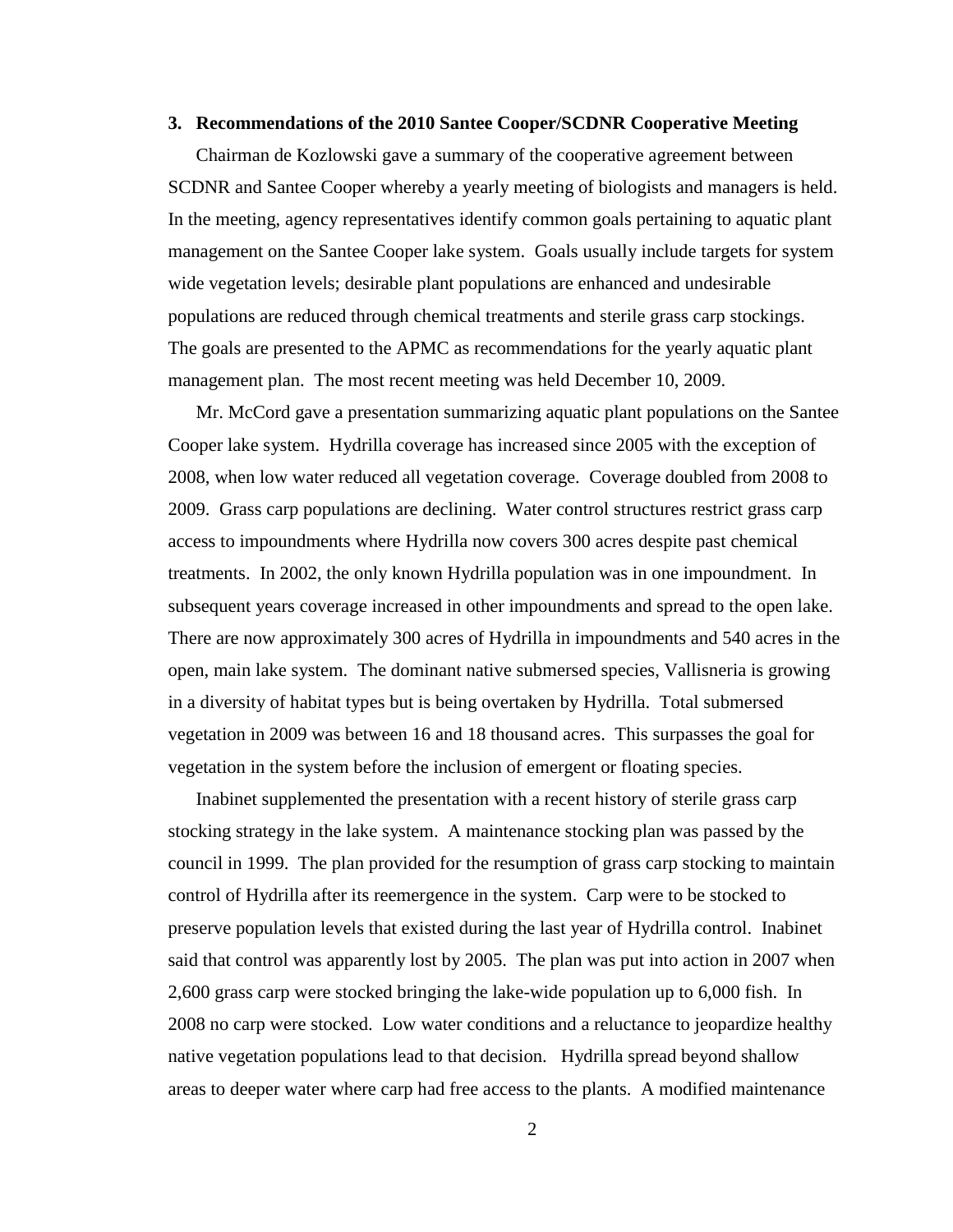stocking plan was adopted that set the goal for restocking grass carp to 2004 population levels (approximately 12,000 fish). This was based on the reasoning that this time period represents the last time that that Hydrilla was under control. 8,500 fish were stocked in 2009 to bring the population to 2004 levels. In 2009 Hydrilla spread in range and increased in area by 85%. It is outcompeting natives in many areas, jeopardizing the gains that have been made in fostering native plant communities.

Inabinet discussed Dr. Phil Kirk's research. He has recently done work pertaining to the appropriate grass carp stocking levels needed to control Hydrilla. The research prescribes a stocking strategy of 1 fish per 8 surface acres (1:8) or 1 fish per 20 vegetated acres (1:20), whichever is largest. This is implemented by Duke Power in North Carolina lakes and is being discussed for other lakes maintained by SCDNR. The 1:20 ratio was addressed by de Kozlowski who said that it applied to stocking levels appropriate to gain control and the 1:8 was for maintenance of that control. Inabinet pointed out that DNR fisheries biologist Scott Lamprecht believes that control has been lost on the Santee Cooper lake system. Inabinet said the current stocking plan of 12,000 fish equates to 1 fish per 13 surface acres. At the most recent cooperative meeting the 1:8 stocking rate was agreed upon as the preferred management strategy. Therefore, participants of the cooperative meeting recommend that the council adopt the 1:8 stocking rate. This would bring the lake-wide population of grass carp to 20,060 fish.

A discussion ensued regarding the potential of exponential Hydrilla growth, the importance of combining chemical treatments with carp stocking, and the economic ramifications associated with allowing Hydrilla to grow unchecked. McCord stressed that the competition placed on native communities by Hydrilla is the largest threat to those communities' long term survival. Several discussants voiced the view that a population of 20,000 grass carp would not negatively impact the native communities. Inabinet and de Kozlowski discussed the need for further research regarding grass carp population decline and Hydrilla tuber longevity especially in systems like the Santee Cooper lake system. The point was made that while a change in approach to the 1:8 stocking rate was a small change based on new information, the council should stick to its principle of balancing flexibility with consistency.

3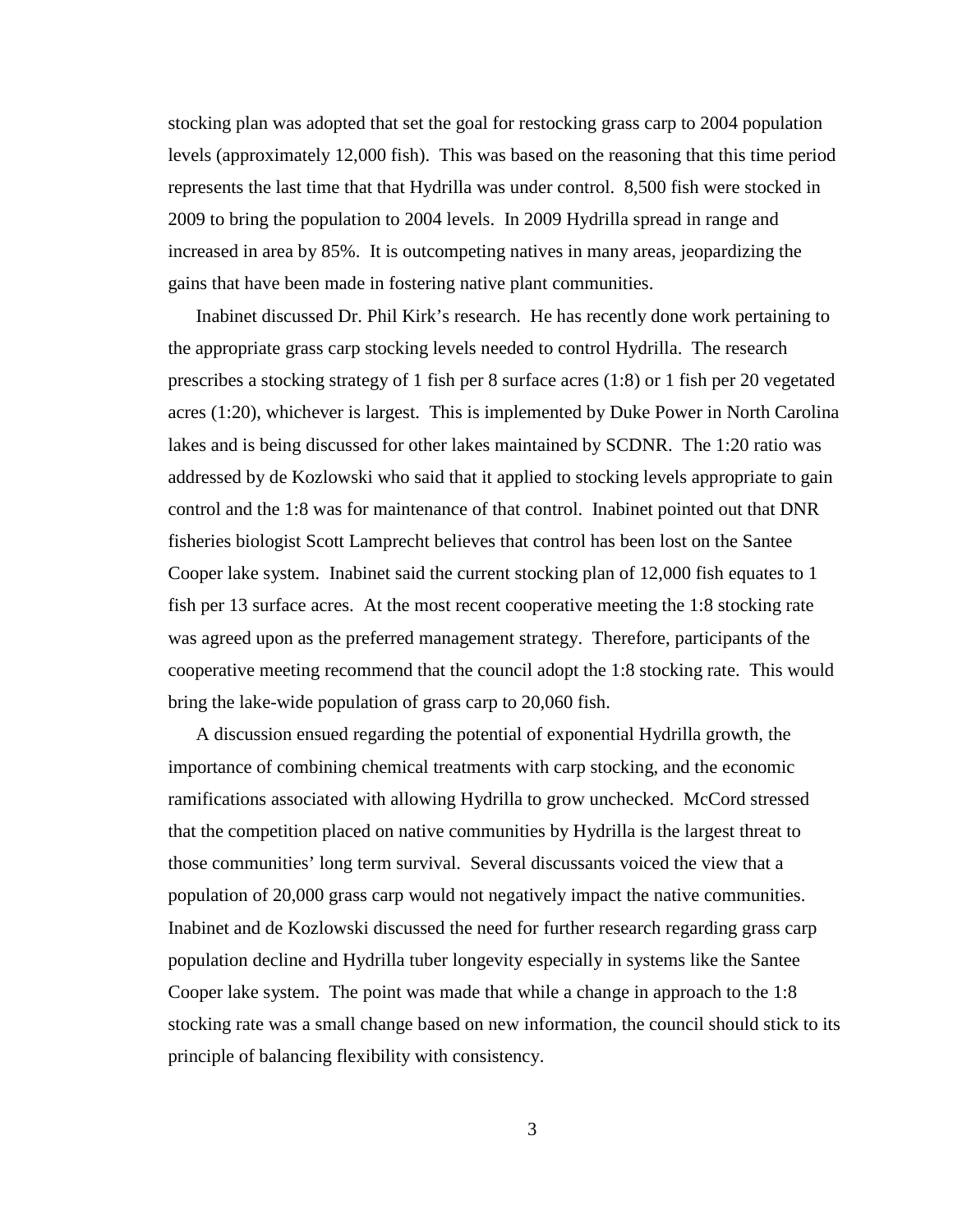# **4. Final Draft 2010 Aquatic Plant Management Plan to be released for public comments**

Chairman de Kozlowski directed council members to their packet of handouts. In it was an excerpt from the Draft 2010 Aquatic Plant Management Plan (draft plan). First for consideration was the section regarding the Santee Cooper lake system grass carp stocking strategy. It summarized the stocking regime necessary to effect the 1:8 approach. An agreement was reached to round the lake-wide grass carp population target from 20,064 to 20,000. This would require stocking 11,790 grass carp in 2010 and 6,400 grass carp each subsequent year to compensate for annual mortality.

The final sentences of the stocking strategy summary addressed the distribution of the yearly stockings. Original verbiage prescribed an even split of the fish between the two lakes. It was agreed that an explicit discussion of the split was not necessary and verbiage should indicate that the occurrence of Hydrilla will dictate stocking locations.

Lay moved to accept the Santee Cooper grass carp stocking strategy portion of the draft plan as amended. Thompson seconded and the motion carried unanimously.

Chairman de Kozlowski summarized other situations on the Santee Copper lake system. Specifically mentioned was the planned treatment of 1,000 acres of crested floating heart; the northernmost known population of this invasive plant. Inabinet expressed the concern that the species will expand through the system and beyond carried by water currents and boats. The chairman urged Mr. McCord and Mr. A'Hern to collaborate on a public awareness message.

Thompson moved to approve the amended Santee Cooper lake management section of the draft plan. The motion was seconded by Tompkins and carried unanimously.

Page continued with an overview of the draft plan. He pointed to a handout of a spreadsheet that summarized planned grass carp stockings in other water bodies around the state. Goose Creek Reservoir will receive 870 carp; 720 to compensate for annual mortality and 150 to control *Hygrophila polysperma* populations. Lake Greenwood will receive 3,756 carp; 1,056 to compensate for annual mortality and 2,700 to combat increased Hydrilla coverage. Lake Cunningham will receive 216 carp to compensate for annual mortality. State Lakes numbers have not been submitted and are not currently included. Lake Murray plans have not changed, no carp will be stocked. Carp population

4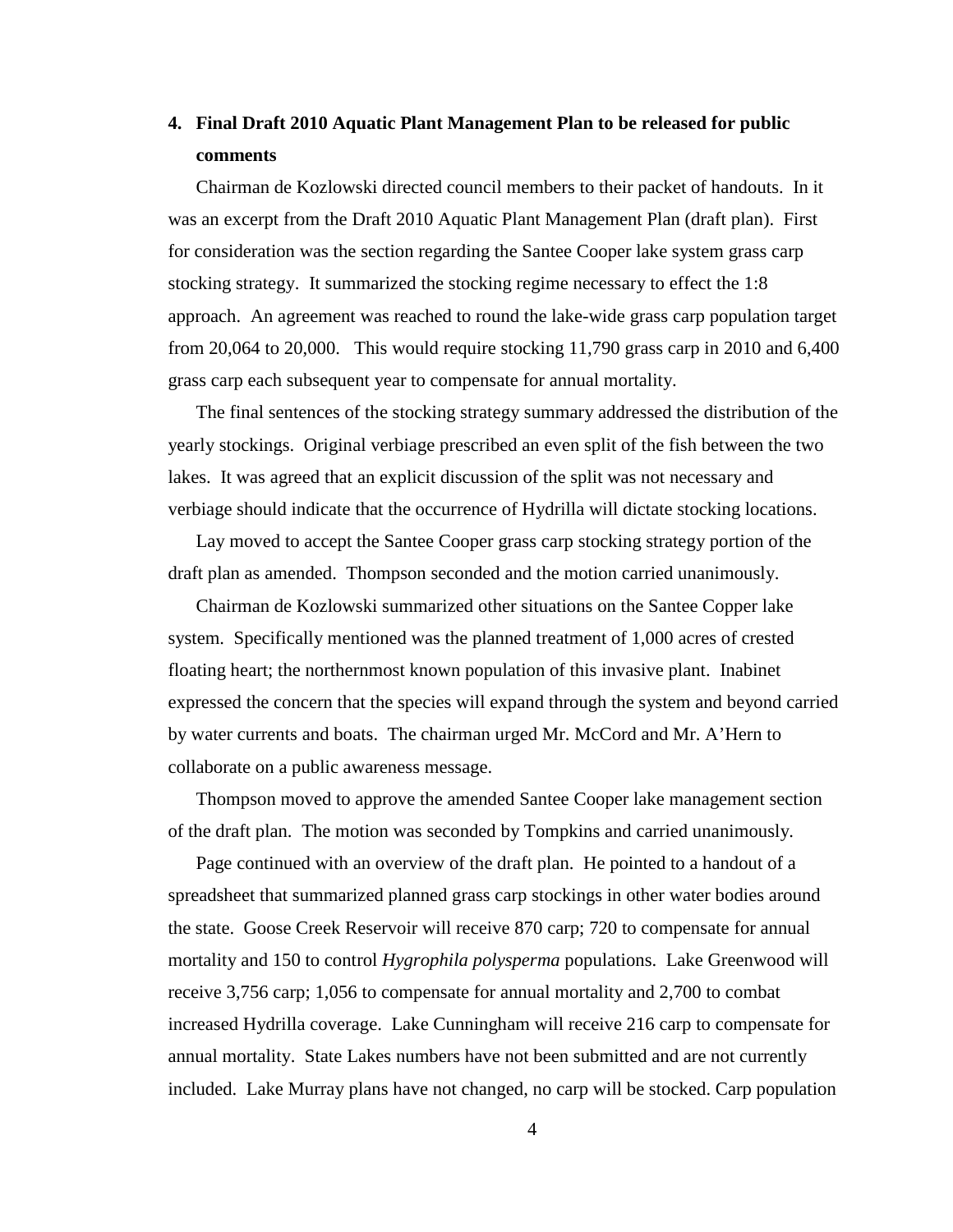there should be near the 1:8 level. Surveys will be intensified in the near future.

Page discussed other changes and overall trends in the plan. Most expected acreages have been decreased, herbicides have been added, and application rates have been changed. The Caw-Caw Interpretive Center has been added to the plan. A population of Phragmites there has been under treatment for two years and its extent is decreasing. Other Phragmites numbers are largely unchanged from last year.

Hutto informed the council that a new bridge constructed at Santee State Park will prohibit access to treatment areas and therefore the park should be removed from the plan. Page recapped treatments in the state parks including an algae bloom in Charlestowne Landing. Funding is currently in place to carry out planned treatments in the state parks.

The chairman stressed that items in the draft plan are the intentions of management personnel and are contingent upon many factors including funding availability. Inabinet moved to approve the Draft 2010 Aquatic Plant Management Plan as amended for submission for public review and comment. Lay seconded the motion and it carried unanimously.

Page recapped the upcoming draft plan process pertaining to public comment and revision. The plan will be posted to the DNR website, a news release will go out, and past participants and potentially interested parties will be directly notified. This begins the 30-day public review and comment period. At the end of this period, all comments will be reviewed, necessary modifications will be made, and the plan will be resubmitted to the council for approval at its next meeting. All comments and any resulting modifications will be included in the final plan.

# **5. Other Business**

The chairman reminded the Council that the date of the next scheduled council meeting is March 11, 2010, location to be determined.

Page brought the council's attention to a handout that summarized aquatic nuisance species treatment operations for the treatment year 2009.

The chairman added that the current yearly cooperative agreement between DNR and Santee Cooper is in process and will be signed soon.